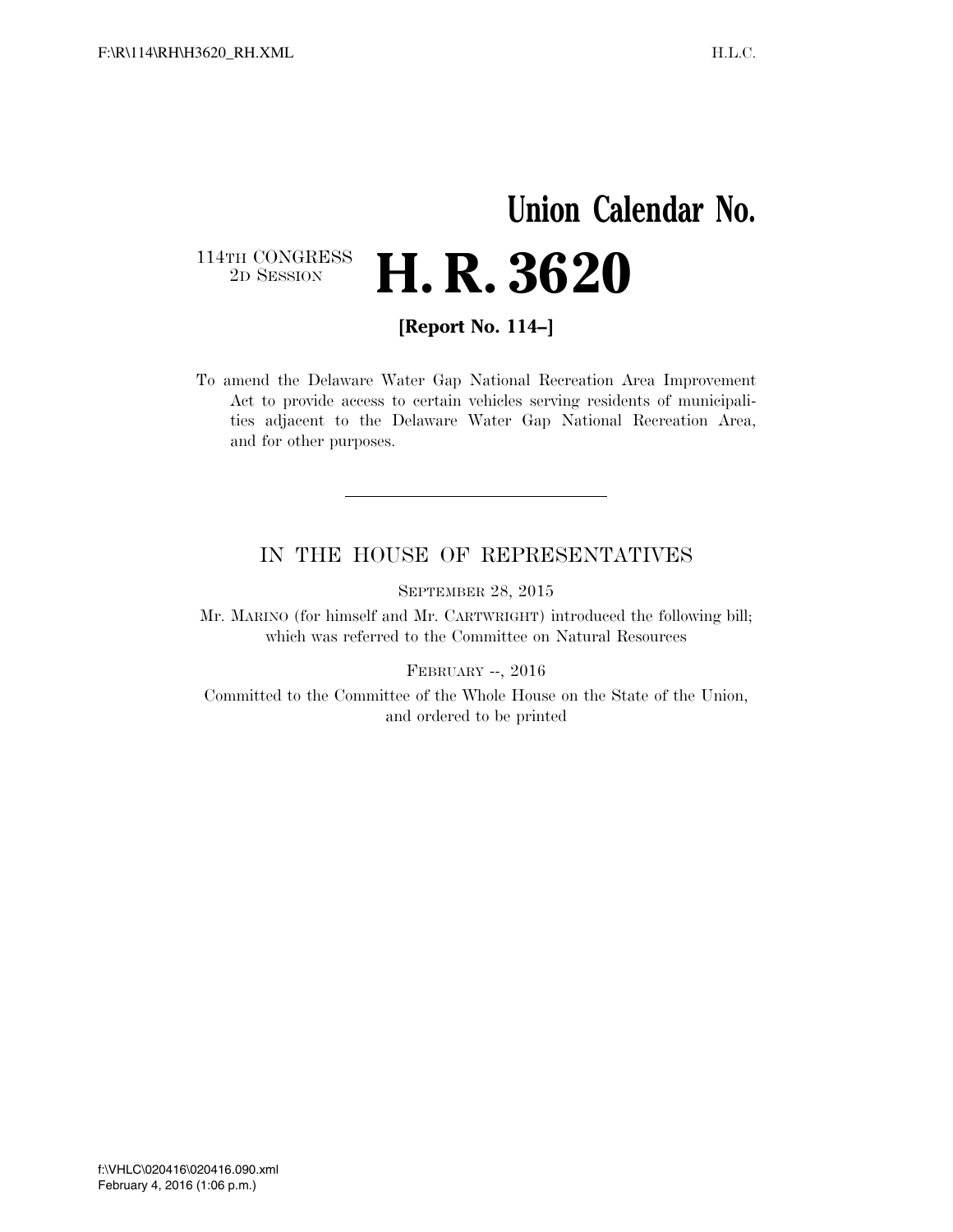# **A BILL**

To amend the Delaware Water Gap National Recreation Area Improvement Act to provide access to certain vehicles serving residents of municipalities adjacent to the Delaware Water Gap National Recreation Area, and for other purposes.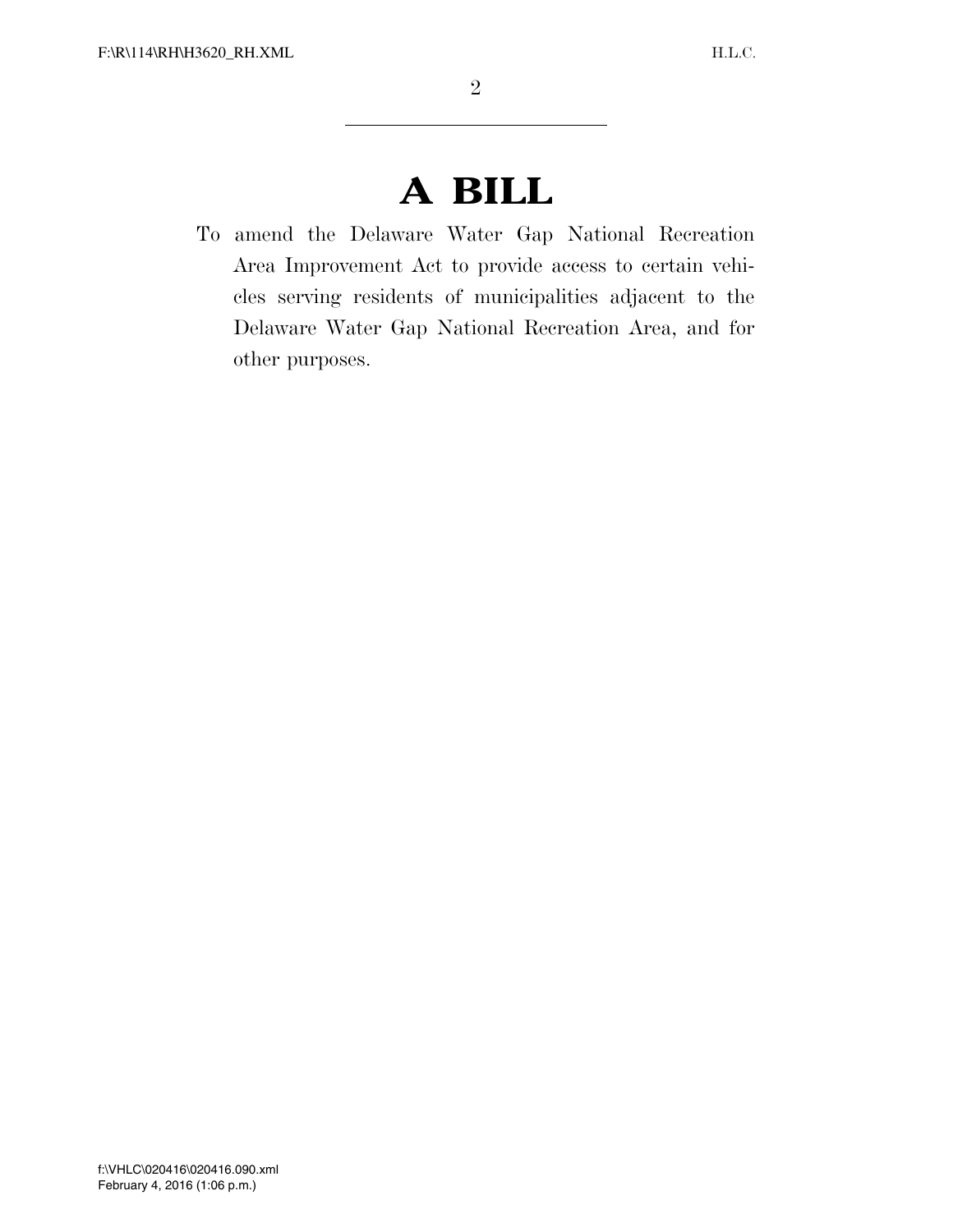*Be it enacted by the Senate and House of Representa-tives of the United States of America in Congress assembled,* 

#### **SECTION 1. VEHICULAR ACCESS AND FEES.**

 Section 4 of the Delaware Water Gap National Recre- ation Area Improvement Act (Public Law 109–156) is amended to read as follows:

### **''SEC. 4. USE OF CERTAIN ROADS WITHIN THE RECREATION AREA.**

 ''(a) IN GENERAL.—Except as otherwise provided in this section, Highway 209, a federally owned road within the boundaries of the Recreation Area, shall be closed to all commercial vehicles.

 ''(b) EXCEPTION FOR LOCAL BUSINESS USE.—Until September 30, 2020, subsection (a) shall not apply with respect to the use of commercial vehicles that have four or fewer axles and are—

- $\frac{17}{2}$  ''(1) owned and operated by a business phys-ically located in—
- 19 ''(A) the Recreation Area; or
- 20  $(8)$  one or more adjacent municipalities; or
	-
- $\frac{1}{22}$  ''(2) necessary to provide services to businesses or persons located in—

24 ''(A) the Recreation Area; or

''(B) one of more adjacent municipalities.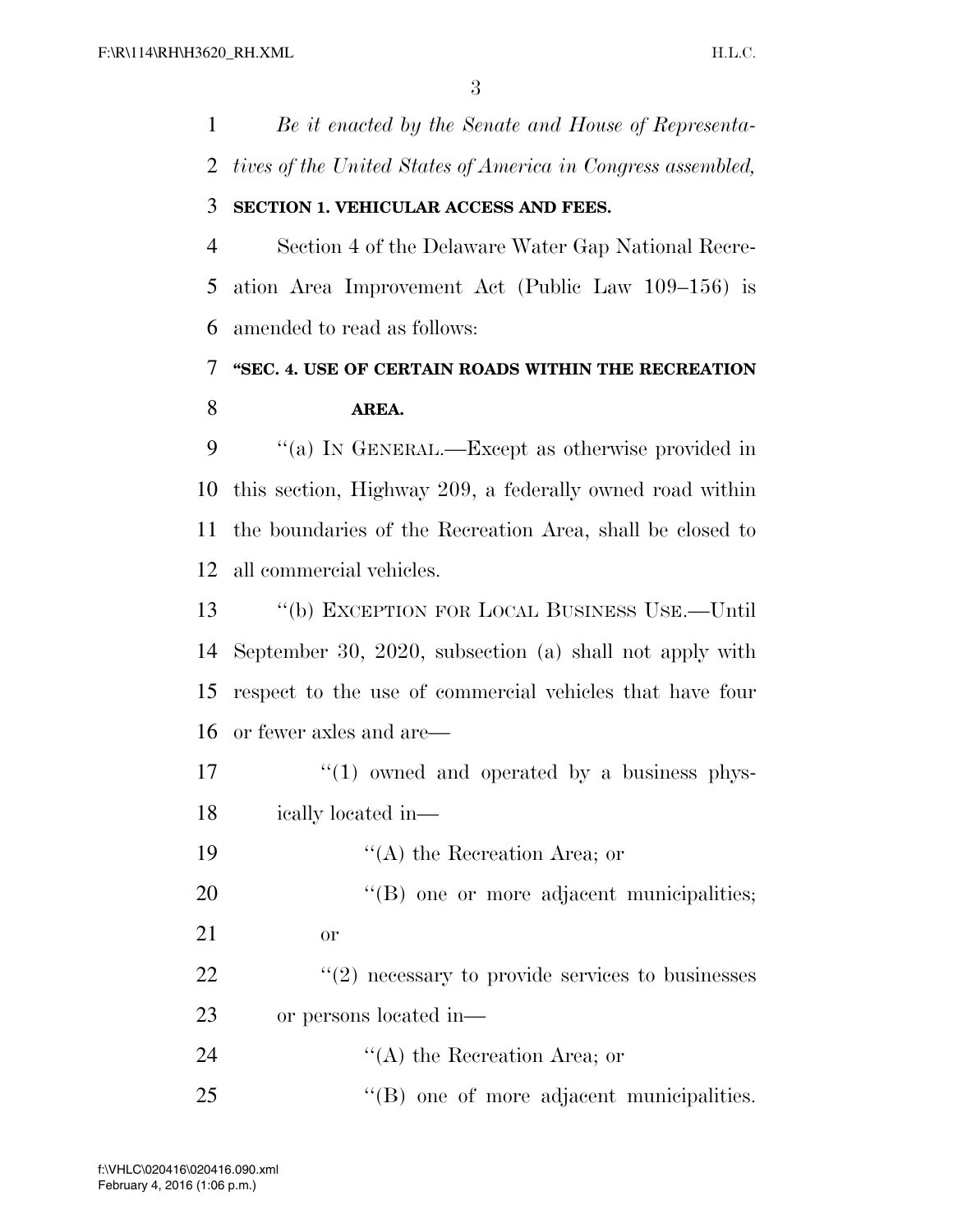''(c) FEE.—The Secretary shall establish a fee and permit program for the use by commercial vehicles of Highway 209 under subsection (b). The program shall in- clude an annual fee not to exceed \$200 per vehicle. All fees received under the program shall be set aside in a special account and be available, without further appro- priation, to the Secretary for the administration and en- forcement of the program, including registering vehicles, issuing permits and vehicle identification stickers, and personnel costs.

11 "(d) EXCEPTIONS.—The following vehicles may use Highway 209 and shall not be subject to a fee or permit requirement under subsection (c):

14  $\frac{1}{2}$   $\frac{1}{2}$  Local school buses.

 ''(2) Fire, ambulance, and other safety and emergency vehicles.

 ''(3) Commercial vehicles using Federal Road Route 209, from—

 ''(A) Milford to the Delaware River Bridge leading to U.S. Route 206 in New Jersey; and 21 "'(B) mile 0 of Federal Road Route 209 to Pennsylvania State Route 2001.''.